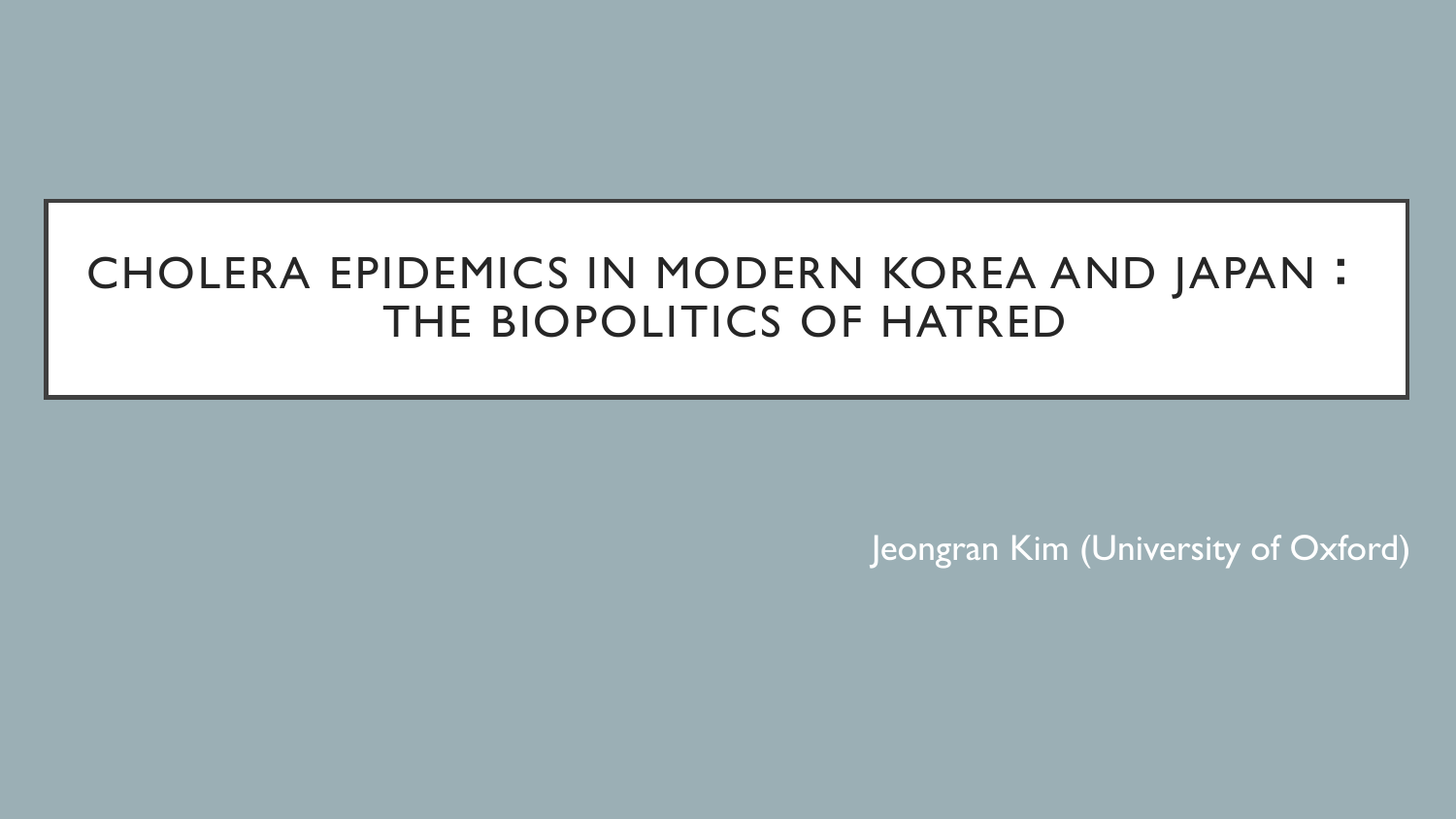# WHAT IS CHOLERA?

- Cholera is a water-borne disease and an acute diarrhoeal infection caused by eating or drinking food or water that is contaminated with the bacterium vibrio cholerae. It causes the human body to quickly lose valuable fluid
- Cholera has largely been beaten in the west, but it still kills tens of thousands of people in poorer countries every year
- The World Health Organization (WHO), (2013), "There are an estimated 3–5 million cholera cases and 100,000–120,000 deaths due to cholera every year"
- The majority of these cases are located in developing nations with poor sanitation and water resources
- More than 80% of cases could be treated and cured using just oral rehydration salts (WHO, 2012)
- The lack of public health services and availability of these salts results in deaths for many children and elderly individuals because they are most impacted by the illness

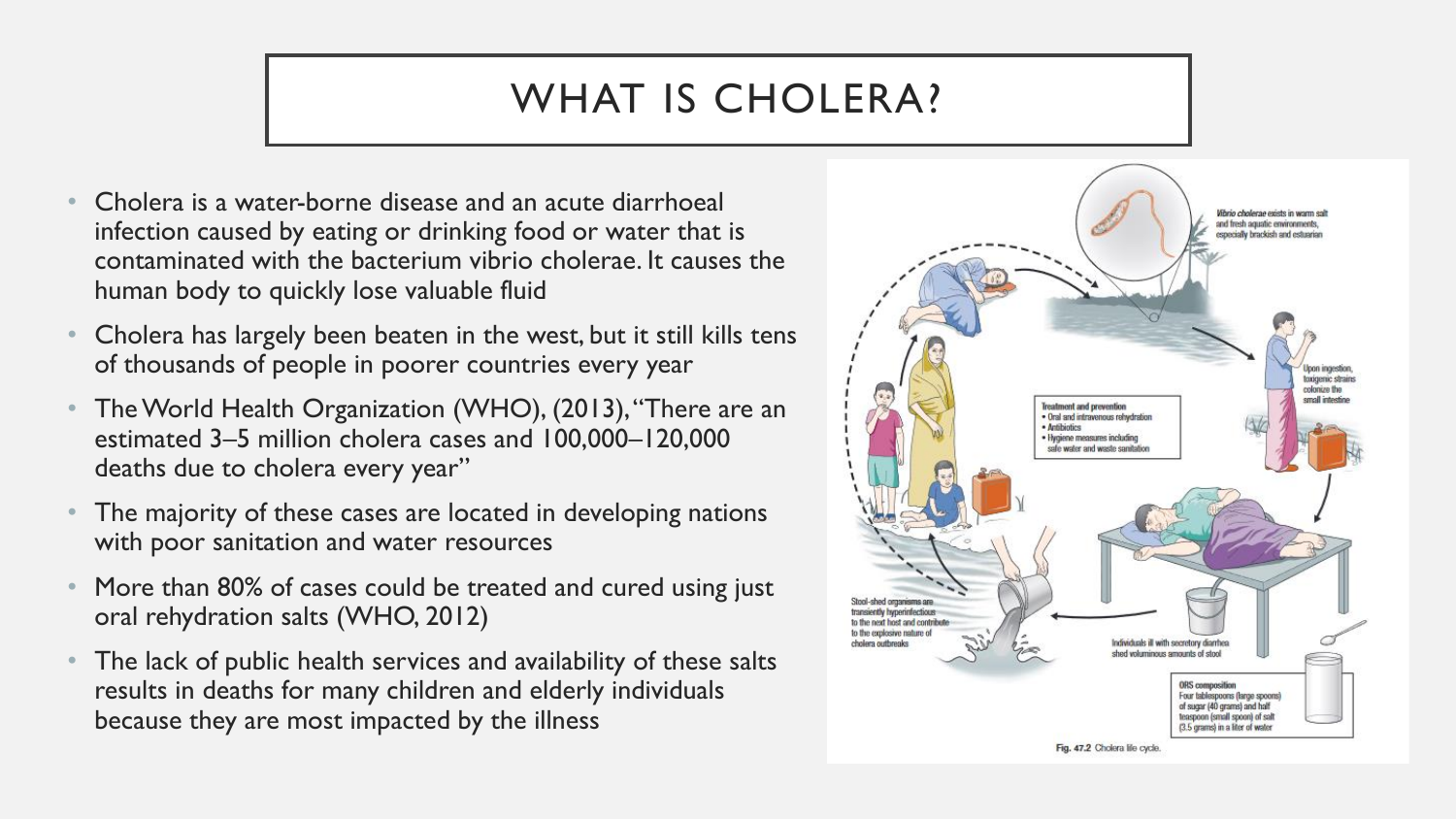# CHOLERA: FROM ENDEMIC TO PANDEMIC

- Cholera became pandemic during the first era of globalisation which was produced by imperialism in the nineteenth century: movement of military, creation of a global market, abolition of slavery and the development of labour-intensive industries, etc
- In 1817, cholera spread out of its supposed 'home' in deltaic Bengal and then throughout most of India
- Between 1817 and 1824, cholera spread from India through Asia and the Middle East and into eastern parts of Africa
- The disease arrived in European Russia in 1830
- By 1831 cholera had arrived in Hamburg, and the first case in England was reported in October 1831 in Sunderland



"A treatise on Asiatic cholera", edited and prepared by Edmund Charles Wendt, 1885, The Wellcome Images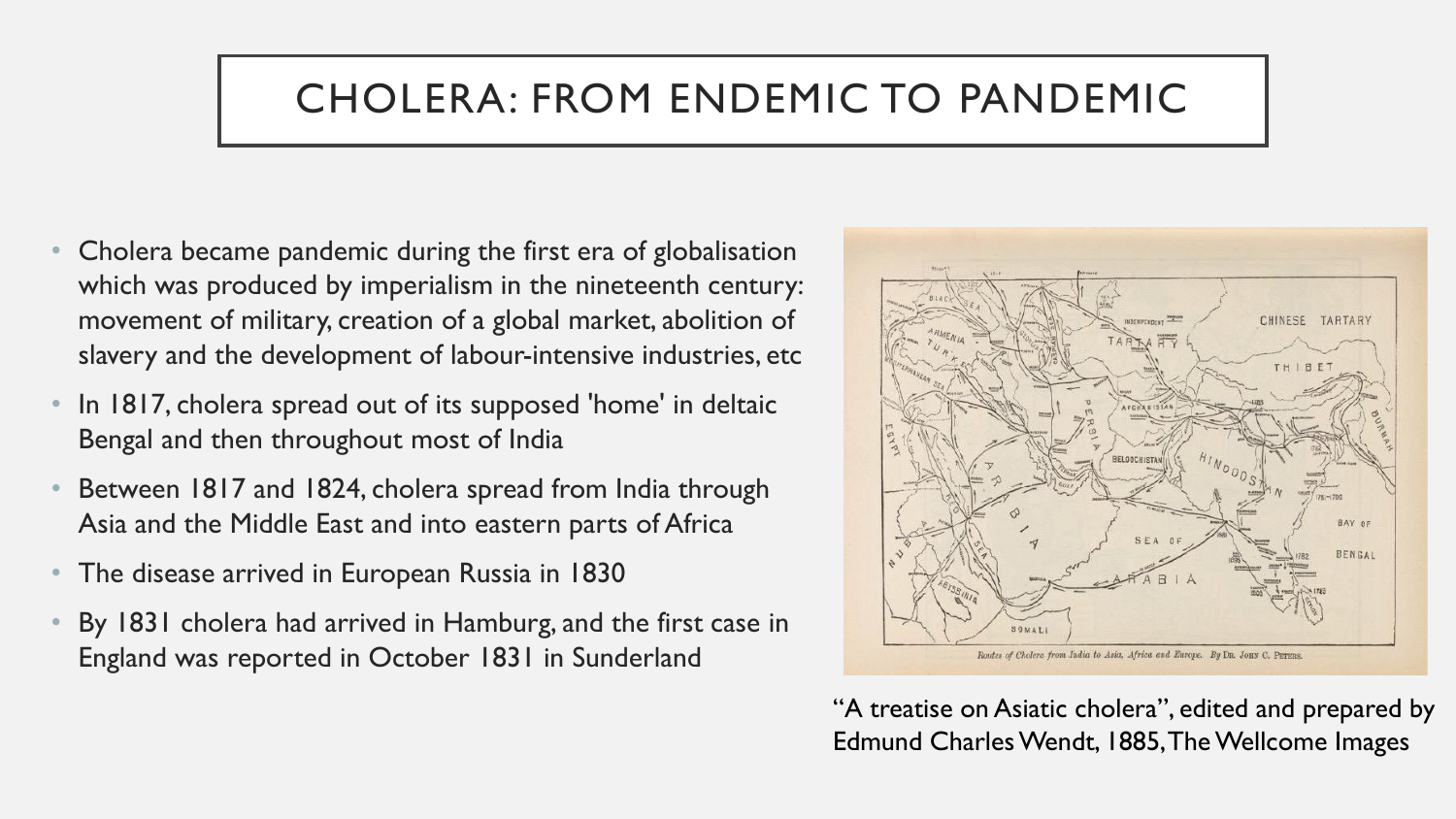## A NOVEL DISEASE

- A 'novel disease' cholera emerged in many parts of the world in the early nineteenth century
- "Blue death": because the victims show a blue tint on their skin after being affected with the bacteria
- The most terrifying aspect of cholera was that it could cause death within hours after the symptoms first appeared if left untreated
- Very high mortality made people tremble, too



"A young woman of Vienna who died of cholera, depicted when healthy and four hours before death, 1831?", The Wellcome Images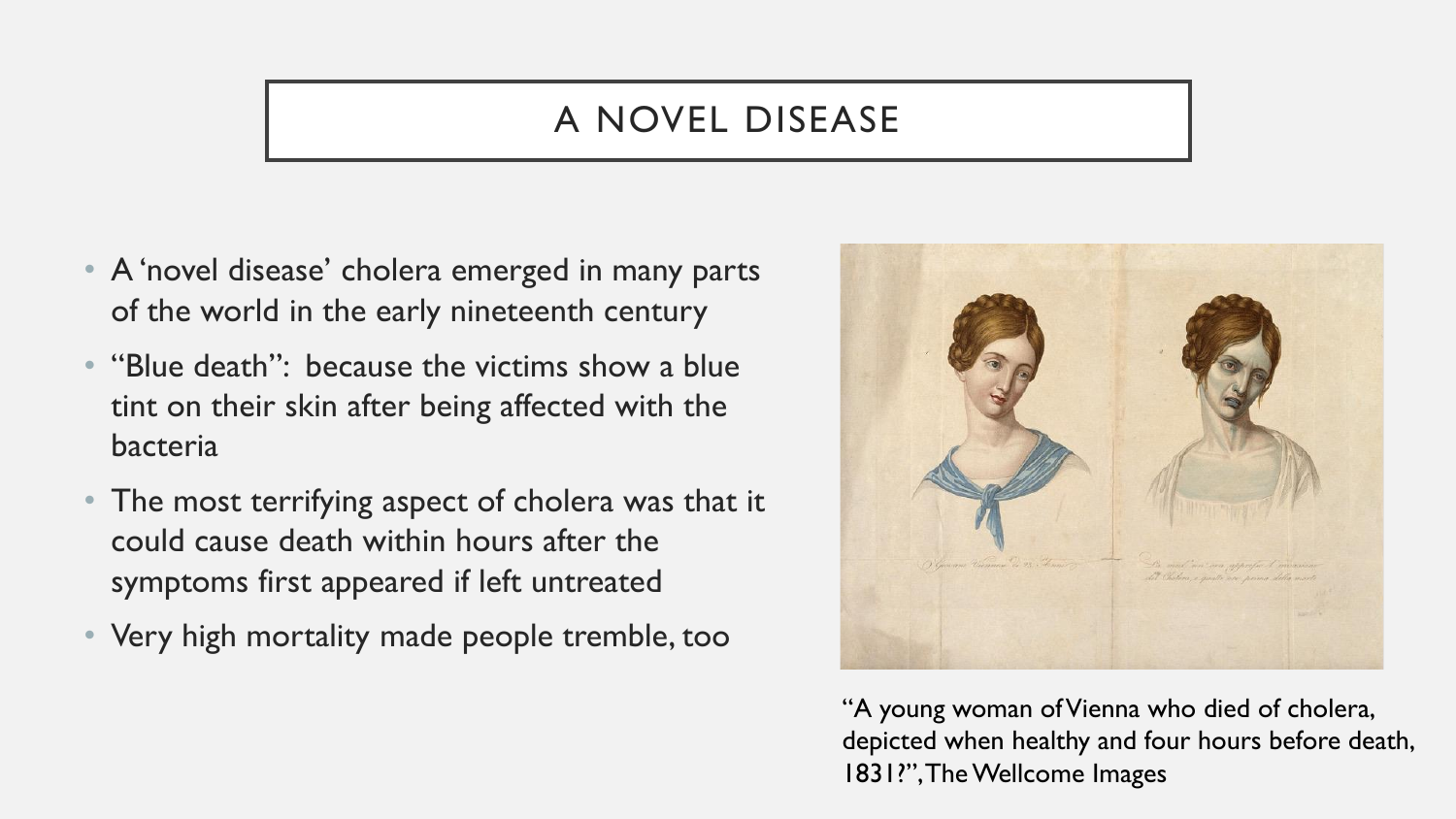## A DISEASE OF THE POOR

- In the nineteenth century, many parts of Europe had a suitable environment for cholera epidemics: overcrowding, poor water and sewage systems, contaminated food, and lack of sanitary facilities, etc
- Miasma theory: Many people in the early to mid-nineteenth century believed that cholera (and other diseases such as malaria) were caused by bad air, arising from decayed organic matter or *miasmata*.
- Believers in the miasma theory stressed eradication of disease through the preventative approach of cleansing and scouring
- Due to poor living and working conditions, many urban poor were exposed to cholera and other diseases
- Therefore, cholera came to be seen as 'the disease of the poor'
- Most of the middle and upper classes thought that the high incidence of cholera among the poor was due to their uncivilised lifestyle or carelessness
- On the other hand, from the mid-nineteenth century in Europe, the health issues of those vulnerable to cholera and other diseases began to be discussed in the public sphere



"A Court for King Cholera", Punch, or, the London Charivari, Henry Mayhew, 1812-1887, The Wellcome Images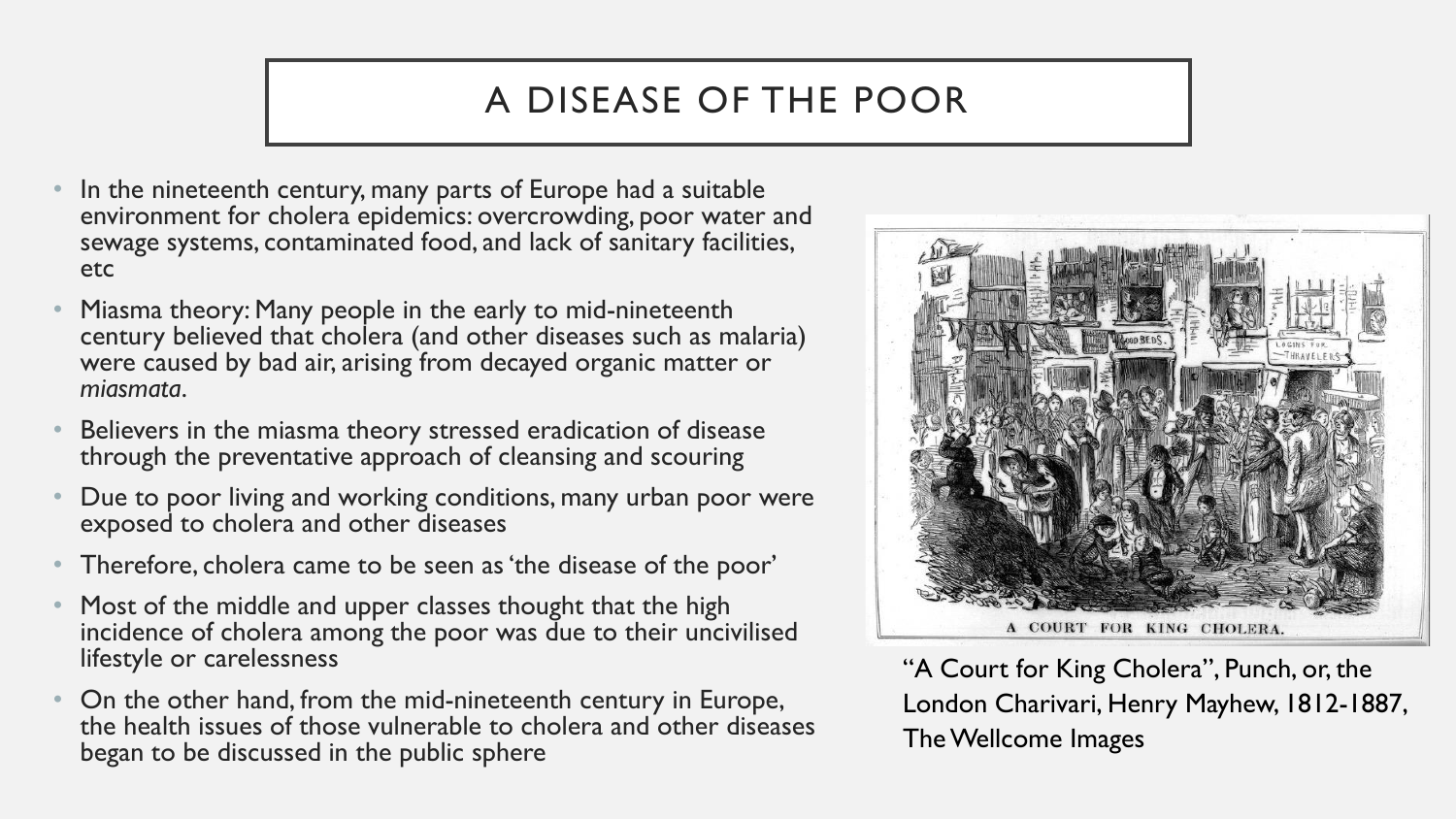## EPIDEMIOLOGICAL ORIENTALISM

- "Asiatic cholera" was used by Westerners to describe a new (to them) disease that originated in Bengal, and that was particularly virulent and deadly
- The Indian origin of cholera and its almost global dissemination from Bengal made the disease a convenient symbol for much that the West feared or despised about a society so different from its own
- One of the strongest expressions of this antipathy arose from the epidemiological connection between cholera and Hindu and Islamic pilgrimages
- "Epidemiological orientalism": Eurocentric narratives about diseases' oriental origin
- This concept is the totality of discursive practices of how Westerners viewed, experienced, imagined, reproduced, and represented Asia and Asians
- The West viewed Asia as a breeding ground for infectious diseases and a threat to the safety of Western society
- The West viewed Asians as who "could not understand and solve their health and hygiene problems even when they were exposed to life-threatening diseases"



"The kind of 'assisted emigrant' we can not afford to admit.", PUCK,1883.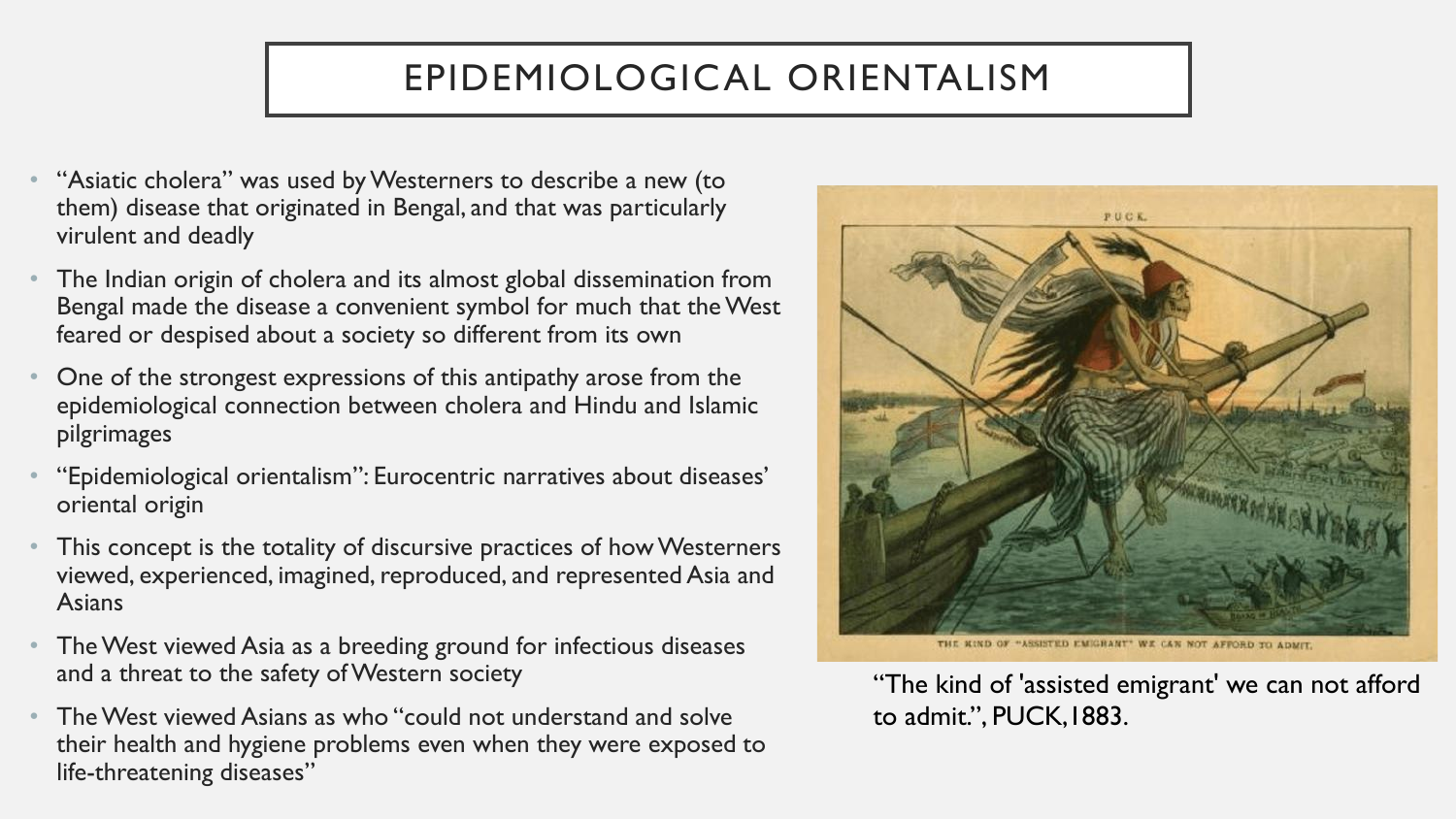#### THE EMERGENCE OF CHOLERA IN KOREA AND JAPAN

- Korea: from China by a land route in 1821
- Japan: from Korea via Tsushima or Ryūkyū in 1822
- In 1858 in Japan: The opening of ports and the second occurrence of cholera (From Shanghai to Nagasaki by US Navy's ship *Mississippi*)
- In 1877 in Japan: Cholera was brought to Nagasaki by a British naval Ship (Aug) and spread throughout the country
- In 1879 in Japan: A bigger cholera epidemic began in Aichi prefecture and spread to the whole nation
- Following the precedent of the *Kurofune,* Japan raised *Unyōgō Jiken (Ganhwado Sageon)* to urge Korea to open its ports in 1876
- In 1877 in Korea: Cholera was brought to the port of Busan by a Japanese naval ship but it was not spread to the country
- In 1879 in Korea: Cholera spread to Busan from Nagasaki and then throughout the whole nation



"Disposal of the dead, under police supervision during a cholera epidemic in Japan", Reproduction of drawing by Meisenbach after C. Fripp, The Wellcome Images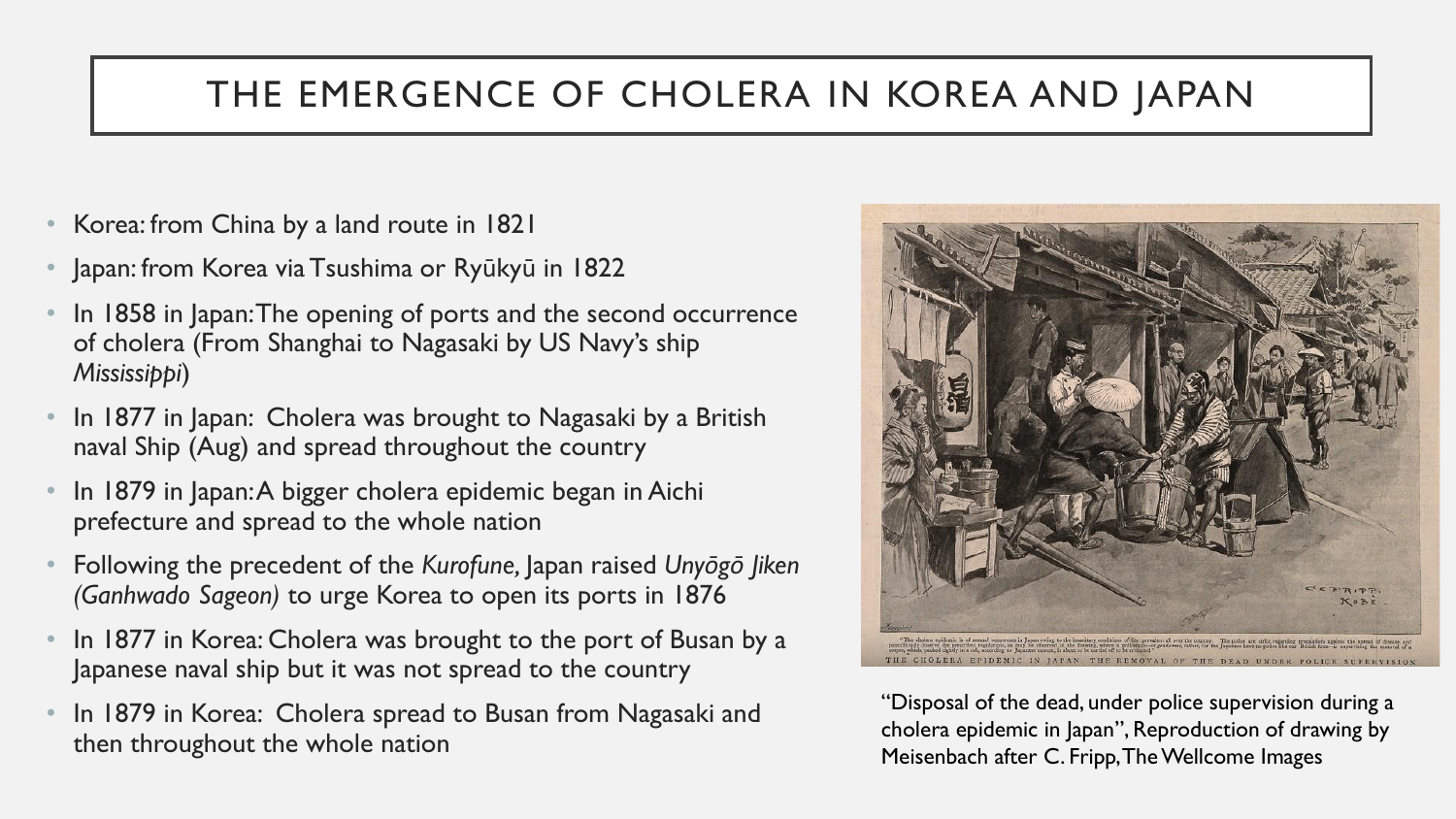# CHOLERA OF THE 'UNCIVILISED'

平素不潔を極めたる彼(朝鮮人)に伝播候上は害毒侵 入を予防するは流行中一時彼と交通を拒絶し当居留地 へ出入せしめざるの他良術無之と思考候得とも是又商 法上一大難事に付固より居留人民熟議を遂さるべから ず … 公便第十一号上申書に陳述之通り七月二十一日全羅道 漁舟之船にコレラ病患者有之に付海関へ申入出港を相 命候處其後伝承候に該船古館に到着せしに同所にては すでに患者之あるを知り入船を許さざるにより釜山鎮 に着船上陸候趣に有之候左すれは此般該船 病毒を伝播候儀にして我人民より伝播候理由に無之と **る十年当公館在勤住永九等属全羅道** 張之節も同所において吐しゃ三四時間にして死亡せ **.有之旨了知せし証も有之事により** 羅道に固有之コレラ病因之存する儀と被存候此段御含 迄に上申仕候也

「韓人虎列刺病ニ感染之景況申上ノ件」、釜山在勤 前田管理官ヨリ寺島外務卿宛、1879.8.5

• The British Envoy Harry Smith Parkes concluded that cholera occurred because of the mismanagement of the cleansing of the temporary naval hospital in Nagasaki. He even insisted that a British sailor died from cholera due to the unhygienic condition of the hospital. Consistently, he emphasized the importance of cleanliness in preventing cholera rather than maritime quarantine.

(A meeting between the Minister of the Foreign Affairs Terajima and

the British Envoy Parkes, 1877.9.18)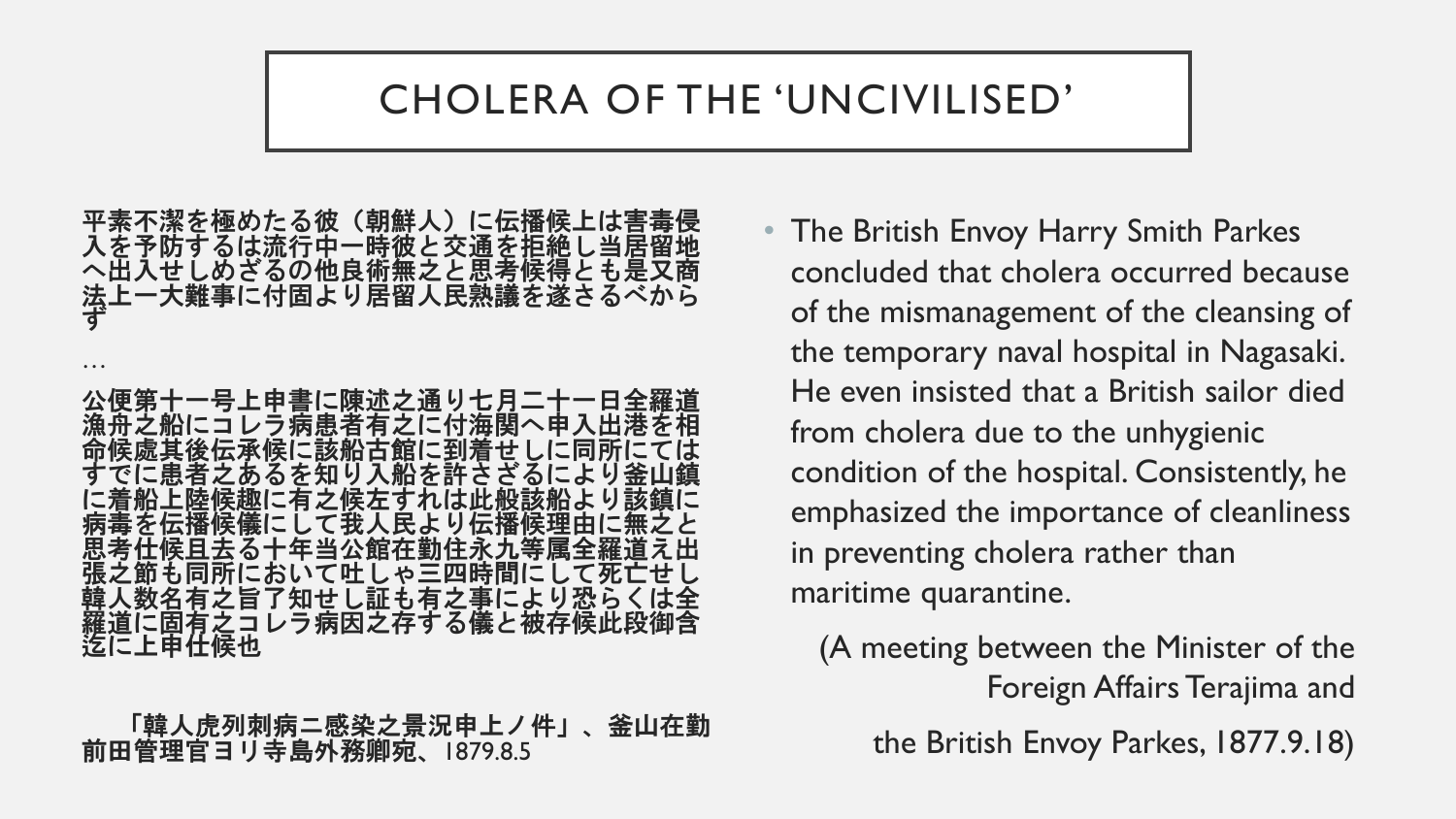# CHOLERA IN JAPAN, 1946

- At the end of WWII, about 6.9 million Japanese were scattered throughout the islands of the Pacific and on the Asian mainland
- After Japan's surrender, a mass movement between Japan and its former colonies and battlefields started
- In spring 1946, cholera was spread to Japan by repatriate ships from China and other parts of Asia after WWII
- In April, from Guangdong to Uraga
- In May, from Bangkok to Sasebo, from Shanghai to Hakata
- In June, from Gunsan and Huludao to Hakata
- In July, from Manchuria to Maizuru
- Cholera had spread across the country: cases 1,245 and deaths 560
- Brigadier-General Crawford F. Sams: "As for the American theatre surgeon of the China theatre who failed to carry out the quarantine processing agreement, I have never forgiven him for his responsibility for this episode and for so many needless deaths."



引き揚げ船内に横たわり治療を受けるコレラ患者ら(DVD「浦賀港引揚船の悲劇」から)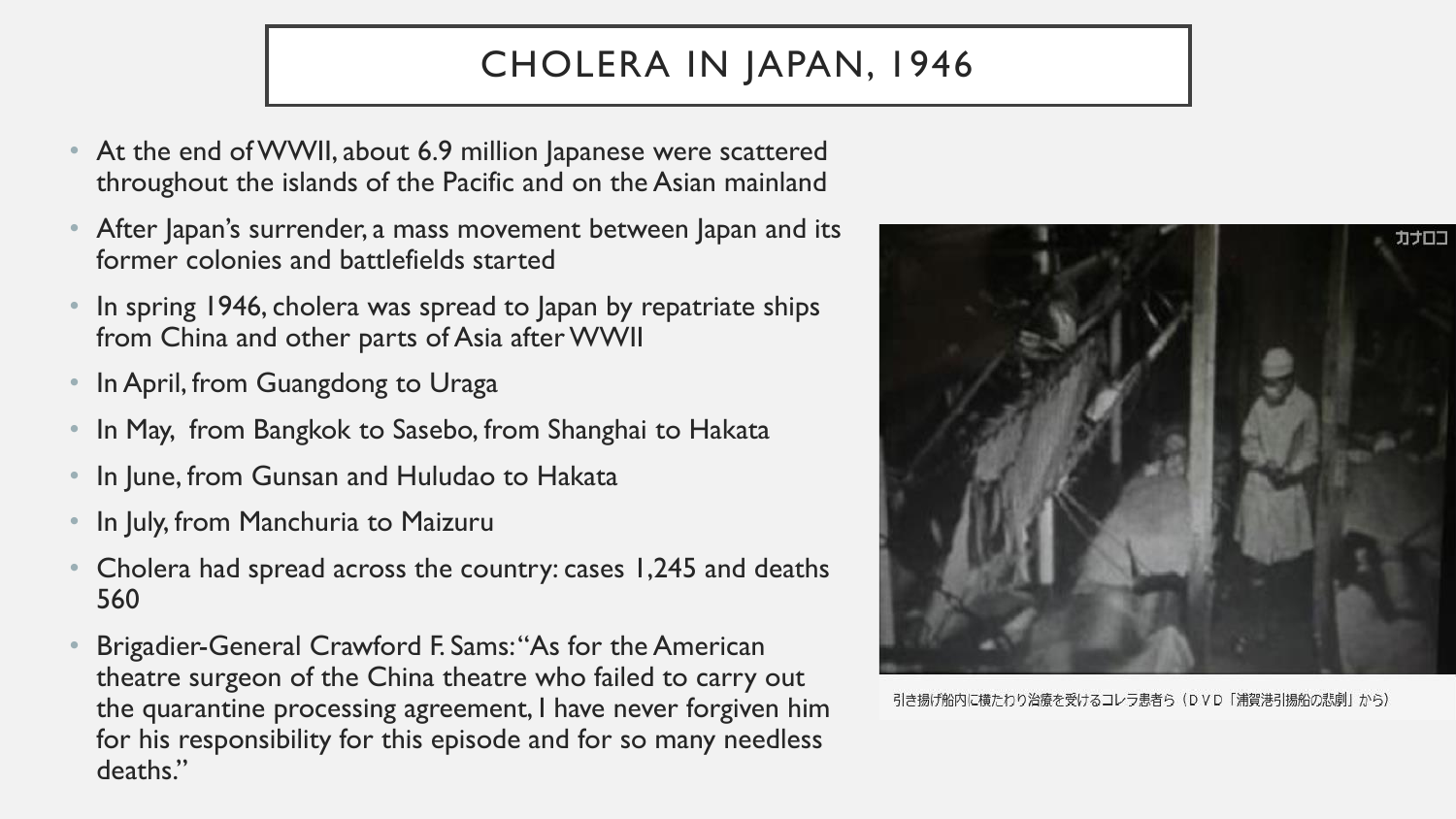# CHOLERA IN KOREA, 1946

- In May 1946, cholera spread to Busan via a repatriate ship from Guangdong
- An American military doctor who was taking charge of quarantine in Busan determined that the disease was not cholera
- This misjudgement delayed cholera preventive measures in the port
- The disease spread to other parts of the country rapidly
- In June, severe flooding occurred
- Many people suffered from food and housing shortages
- From that time on, the number of Korean illegal entrants to Japan increased rapidly
- Most of them were Korean repatriates who returned to Korea from Japan after Japan's defeat
- About 80% of Korean stowaways chose to go to Japan because of their severe poverty
- Among Korean stowaways, there were some cholera patients and carriers of cholera bacilli



New Zealand soldiers apprehend Korean boat people, 1946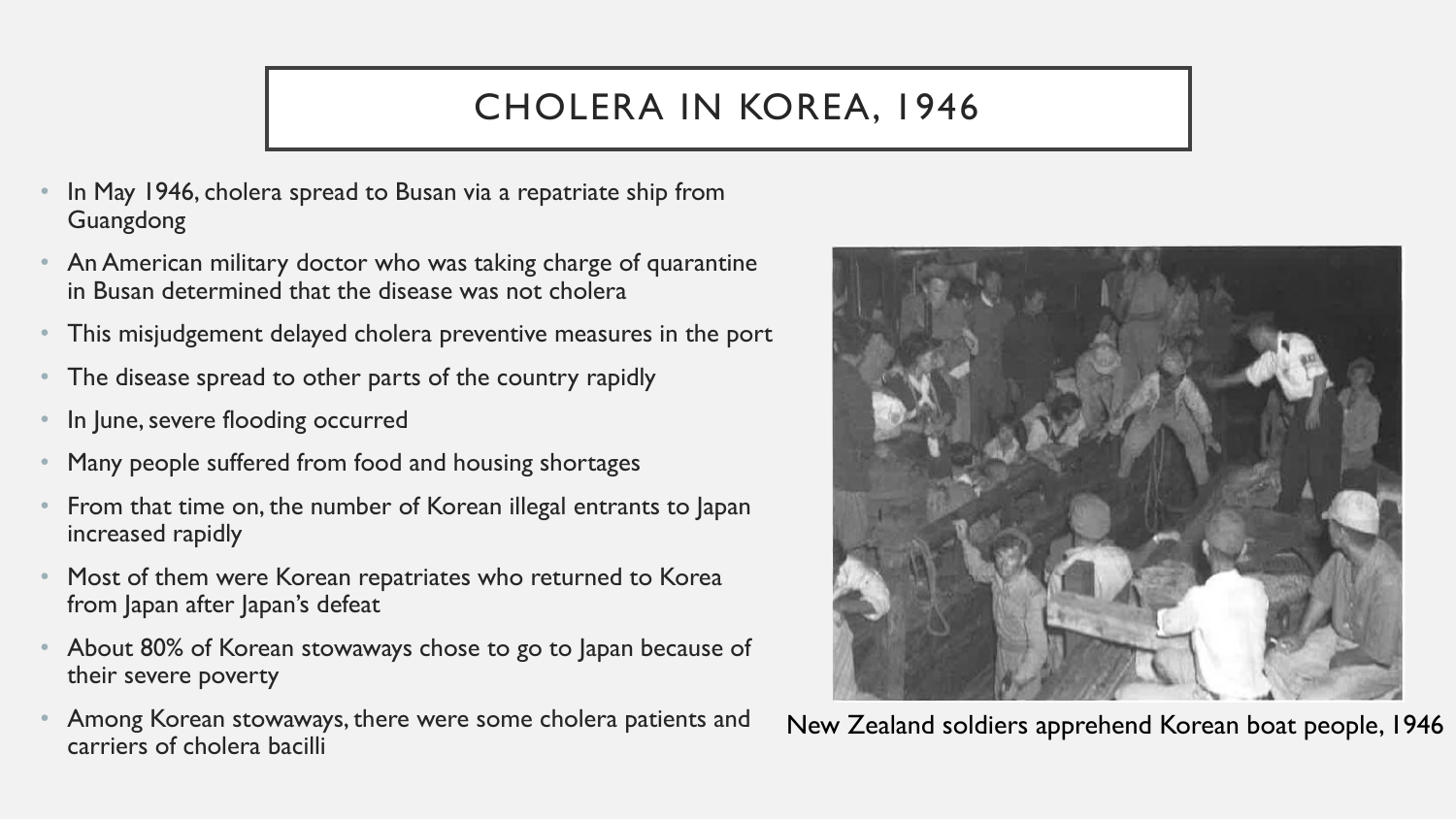#### CHOLERA AND KOREAN STOWAWAYS

• "最近に至りましては一たび帰国したる彼ら、特に朝 鮮人の如きは、さらに集団的にある種の組織力を以て、 再び日本に密航潜入せんとする者が、日を逐うて其の 数を増加し、九州、山陰方面におきましては、其の数 実に数万に及ぶと聞き及んでおるのであります。しか も彼らは日本警察力の微弱に乗じて、凶器を携へ、徒 党を組み、驚くべき凶悪性を発揮して、当該住民の生 活を脅かすこと実に言語に絶するものがあると聞いて おります。しかも尚恐るべきは是のみにとどまりませ ぬ、彼らの中には「コレラ」、「チフス」、「赤痢」 などの保菌者が多数あって、之が内地に伝播されて、 今や内地におきましては各所に夥しき罹病者を出して 居る事実があります"

(椎熊三郎(しいくまさぶろう), 「密航取締並ニ治安 維持ニ関スル緊急質問」, 第90回帝国議会 衆議院 本 会議 第30号 1946年8月17日)



New Zealand soldiers apprehend Korean boat people, 1946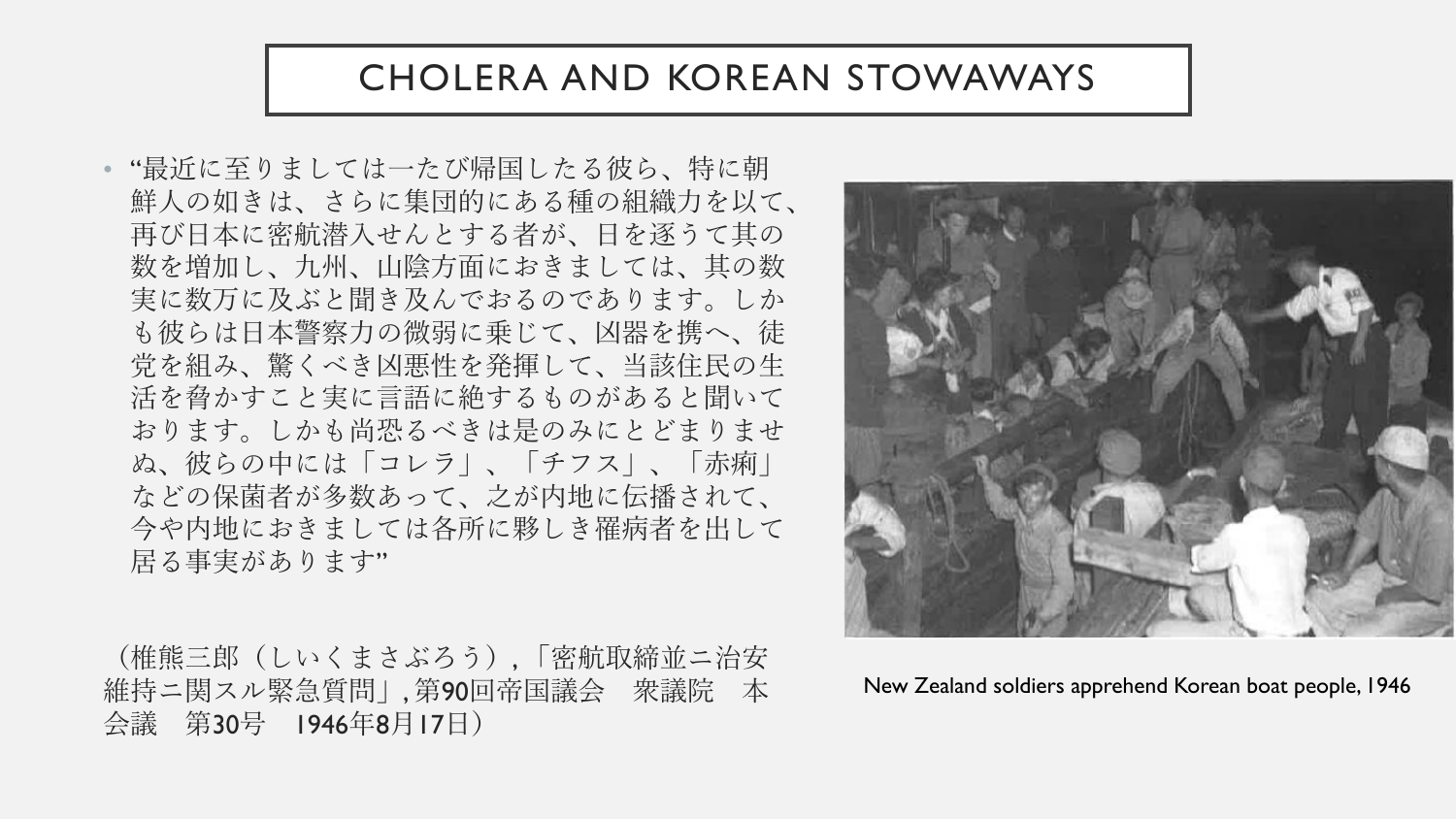| <b>Disease</b> | Jan-Jun<br>(Inc) | Jul   | Aug    | <b>Sep</b> | I Oct to<br><b>13 Oct</b> | Total  |
|----------------|------------------|-------|--------|------------|---------------------------|--------|
| ジフテリア          | 41,263           | 2,847 | 2,539  | 2,324      | 1,904                     | 50,877 |
| 赤痢             | 15,947           | 7,849 | 18,520 | 10,778     | 4,617                     | 57,729 |
| 脳膜炎            | 3,363            | 126   | 45     | 72         | 18                        | 3,624  |
| 猩紅熱            | 2,417            | 739   | 971    | 1,247      | 581                       | 5,955  |
| 天然痘            | 1,268            | 146   | 135    | 142        | 46                        | 1,737  |
| 腸チフス           | 10,993           | 3,822 | 5,094  | 5,742      | 3,136                     | 28,787 |
| 発疹チフス          | 1,457            | 238   | 71     | 122        | 2                         | 1,900  |

#### 表2) Summary Report of Notifiable Diseases in 1945 in Japan

Summation of Non-Military Activities in Japan and Korea Number 1. September-October 1945